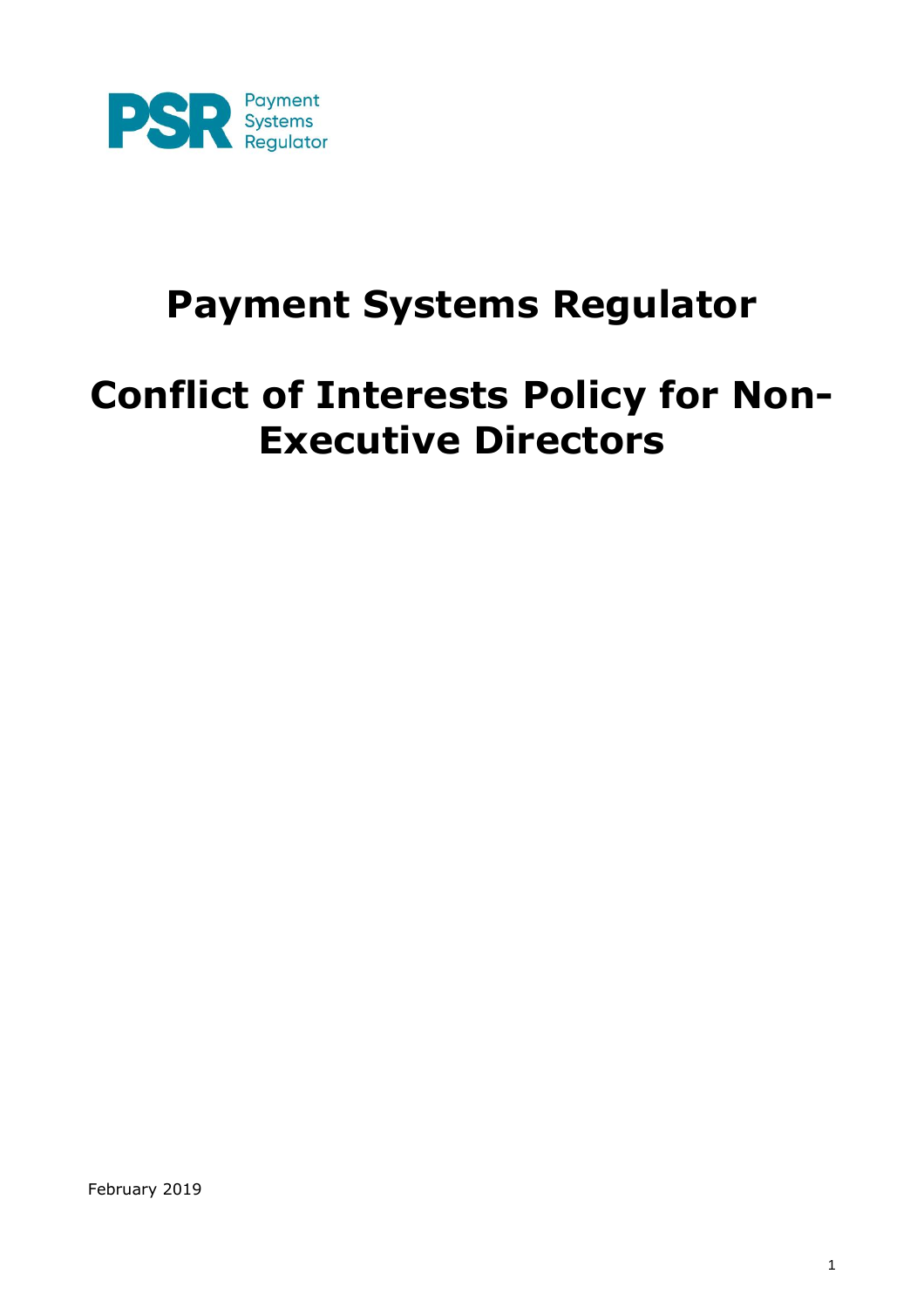# **1 Introduction and principles of the policy**

- 1.1 Non-Executive Directors of the Financial Conduct Authority (FCA) and Payment Systems Regular (PSR) are required to comply with the conflict of interests policy(the policy).
- 1.2 This exists to protect you, the FCA and the PSR. Compliance is mandatory and breaches may result in disciplinary action, up to and including removal from the Board. Failure to follow the policy may also mean you have committed a criminal offence (information regarding criminal offences can be found at Annex 2).
- 1.3 The principal purpose of this policy is to ensure public confidence in the FCA and PSR is maintained by avoiding a perception that:
	- an individual could be unduly influenced or may not be wholly independent, disinterested and impartial when acting as a member of the Board, or
	- a firm with which a Board member is connected may have an unfair competitive advantage by reason of assumed access to information or policy thinking
- 1.4 The principles of the policy are:
	- a) always act with honesty and integrity
	- b) ensure that you do not use any knowledge or information acquired through your role to inappropriately benefit yourself or others
	- c) always make the Chair or the Company Secretary aware of any actual or potential conflict of interests and agree with them how they should be managed
	- d) Do not seek a profit (or avoid a loss) for yourself or others by making personal use of information acquired during your duties.
	- e) ensure you are not open to (or perceived to be open to) improper influence through the acceptance of gifts or hospitality
	- f) Exercise caution in managing your finances and do not undertake transactions that, by theirnature orpurpose, would be improper.
- 1.5 These principles are not exhaustive and it is important that you follow the spirit, rather than just the letter, of the policy. If you are unclear about anything, please speak to the Company Secretary.
- 1.6 You are required to:
	- a) read and familiarise yourself with the policy
	- b) gain permissions, self-certify or make the disclosures required
	- c) confirm annually that you have read, understood and complied (as appropriate) with this policy and confirm your declarations.
- 1.7 Monitoring will be the responsibility of:
	- a) **you**, who must ensure that you comply with this policy, and escalate any issues you consider appropriate
	- b) **the Chair**, who must ensure that any conflict of interests are properly mitigated
	- c) **the Company Secretary**, or their nominee, who will:
		- ensure that an adequate system is in place for recording declarations, gifts and hospitality
		- receive reports on the gifts declared centrally and may request information on the information recorded to assure themself that employees are complying with the policy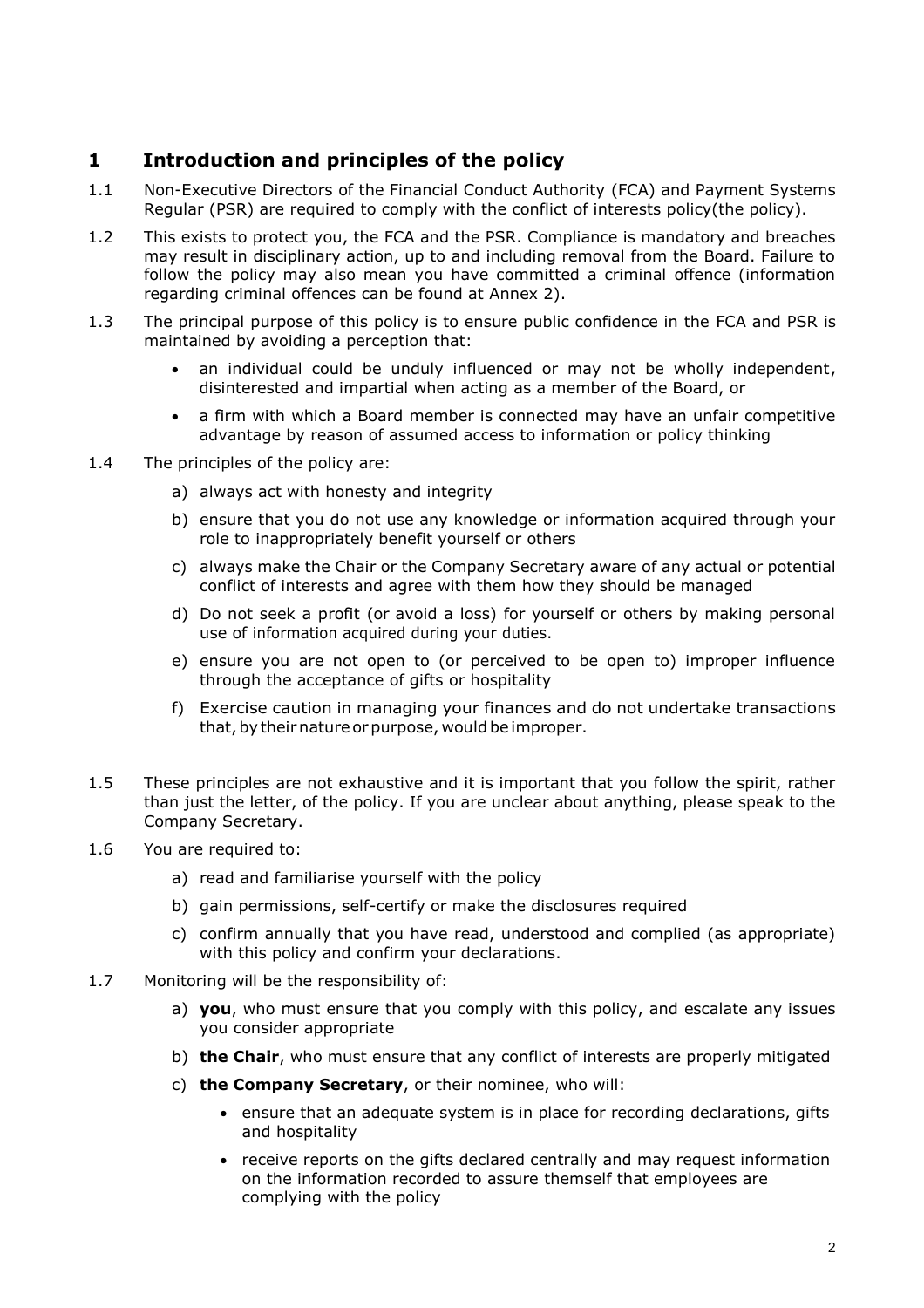- receive copies of requests to deal
- monitor compliance annually on declarations of interest and relevant attestations and inform local management of compliance

# **2 Conflict of interests**

## **General principles**

- 2.1 The work of the FCA and PSR must be carried out in an environment that is free from any suggestion of improper influence. The FCA and PSR must be able to publicly defend the actions of individuals in relation to this policy to prevent reputational damage. It is your responsibility to bring potential or actual conflict of interests to the attention of the Chair or the Company Secretary as soon as you become aware of them.
- 2.2 You must take steps to ensure that any conflict of interests to which you may be subject does not affect, or reasonably appear to affect, a decision taken by the FCA or PSR. You must disclose all interests that could conflict, or appear to conflict, with your duties at the FCA or PSR. This includes any of your relevant interests, or the interests of your close family of which you are aware.
- 2.3 You must not exploit, or reasonably appear to exploit, any personal or professional relationships with a relevant organisation, (or an officer or employee of a relevant organisation) or an organisation with which the FCA or PSR has a contractual relationship (or an officer or employee of such an organisation).

## **What is a conflict of interests**?

- 2.4 A conflict of interests arises when your work for the FCA or PSR could be affected by a personal interest, personal association or personal interest or association of your close family. It becomes significant if an independent third party might reasonably take the view that there is a risk of your resultant actions (or those of a personal associate) being affected, whether or not they are actually affected. It includes situations where a relevant individual has an interest (whether personal or professional) in any dealing or business being considered by the Board which may give rise to a perception of undue influence or that the individual concerned may not be wholly independent, disinterested and impartial when acting as a member of the FCA or PSR Board, in particular with regard to the exploitation of any property, information or opportunity.
- 2.5 Conflict of interests may arise in various ways. For example, as the result of:
	- a) a direct or indirect financial interest
	- b) a direct or indirect financial interest held by a commercial undertaking with which you have connections
	- c) a personal association or relationship with those affected, or likely to be affected, by the information or issue in question
	- d) an expectation of a future interest (for example, future employment)
	- e) in some cases, a previous association with the information or issue in question
	- f) a relevant interest of a close family member, in the types of circumstances set out above at a-e
	- g) an interest arising from a common interest grouping, such as a trade association or other public or private society

This list is not exhaustive, nor will all of the examples necessarily give rise to significant conflict of interests. If you are in doubt about whether a conflict has arisen, please consult the Chair or Company Secretary.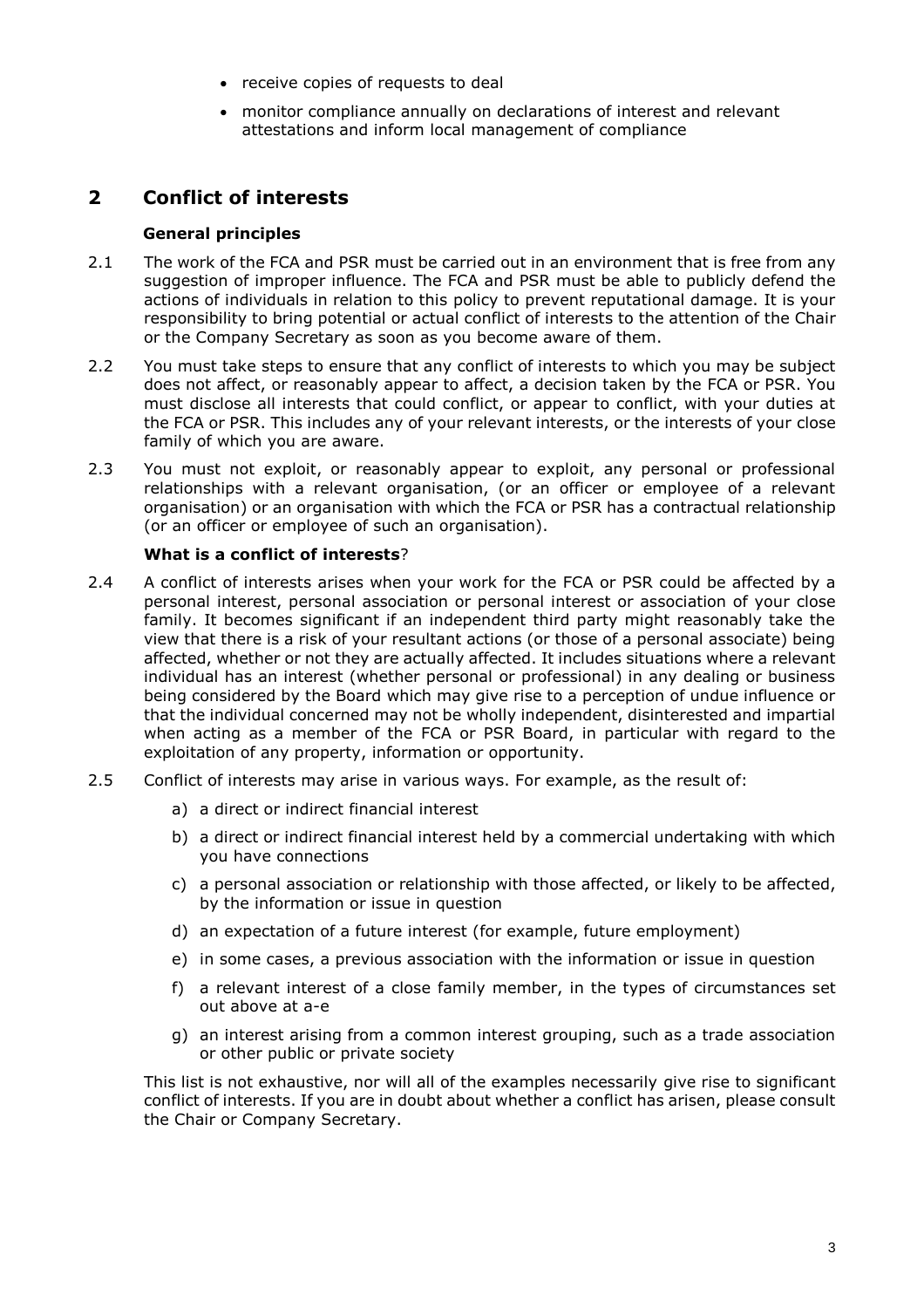## **Personal relationships**

- 2.6 You are required to disclose close personal relationships which could create or be perceived to create a conflict of interests, influence or unfair advantage.
	- any close family member (spouse or partner, parent, sibling or child):
		- workingintheFCAor thePSR
		- working in an FCA-regulated firm or a listed firm
		- working in any firm regulated by the PSR, such as a paymentsystems operator (cards and interbank), payment-service provideror infrastructureprovider toa designated system
		- working in financial, economic or political journalism
		- working in a firm holding or tendering for a contract with the FCA or the PSR
		- holding a national elected public office (MPs, the Scottish Parliament, the London, Northern Ireland or Welsh Assemblies)
	- any other close personal relationship with an individual, or an organisation, that could reasonably give rise to an actual or perceived conflict of interests in relation to:
		- a specific decision in which you are involved
		- your workmoregenerally,given your role and that ofthe individual or organisation in question

Please contact the Company Secretary if youneedguidanceon whetheraclose family relationship or close personal relationship should be disclosed. If you cannot reasonably be expected to know the situation of a close family member or close personal relationship,theCompany Secretary may allow anexceptionto the disclosure requirement.

### **Provision of products and services by relevant organisations**

- 2.7 The products and services provided by relevant organisations are wide ranging. You might hold assets (e.g. deposits, collective investments, endowment and insurance policies, etc) and/or liabilities (e.g. mortgage loans, personal loans, credit card loans etc); you may also use a relevant organisation to provide a service such as share dealing. Although the provision of products and services is not likely to give rise to gains (or losses) in the same way as dealings in securities and related investments, conflict of interests can arise, e.g. in the case of a dispute with the provider concerned or where there are significant arrears on a mortgage or other loan product.
- 2.8 Where you believe that your relationship with a particular product or service provider could give rise to a conflict of interests, you must disclose that fact to the Chair or Company Secretary.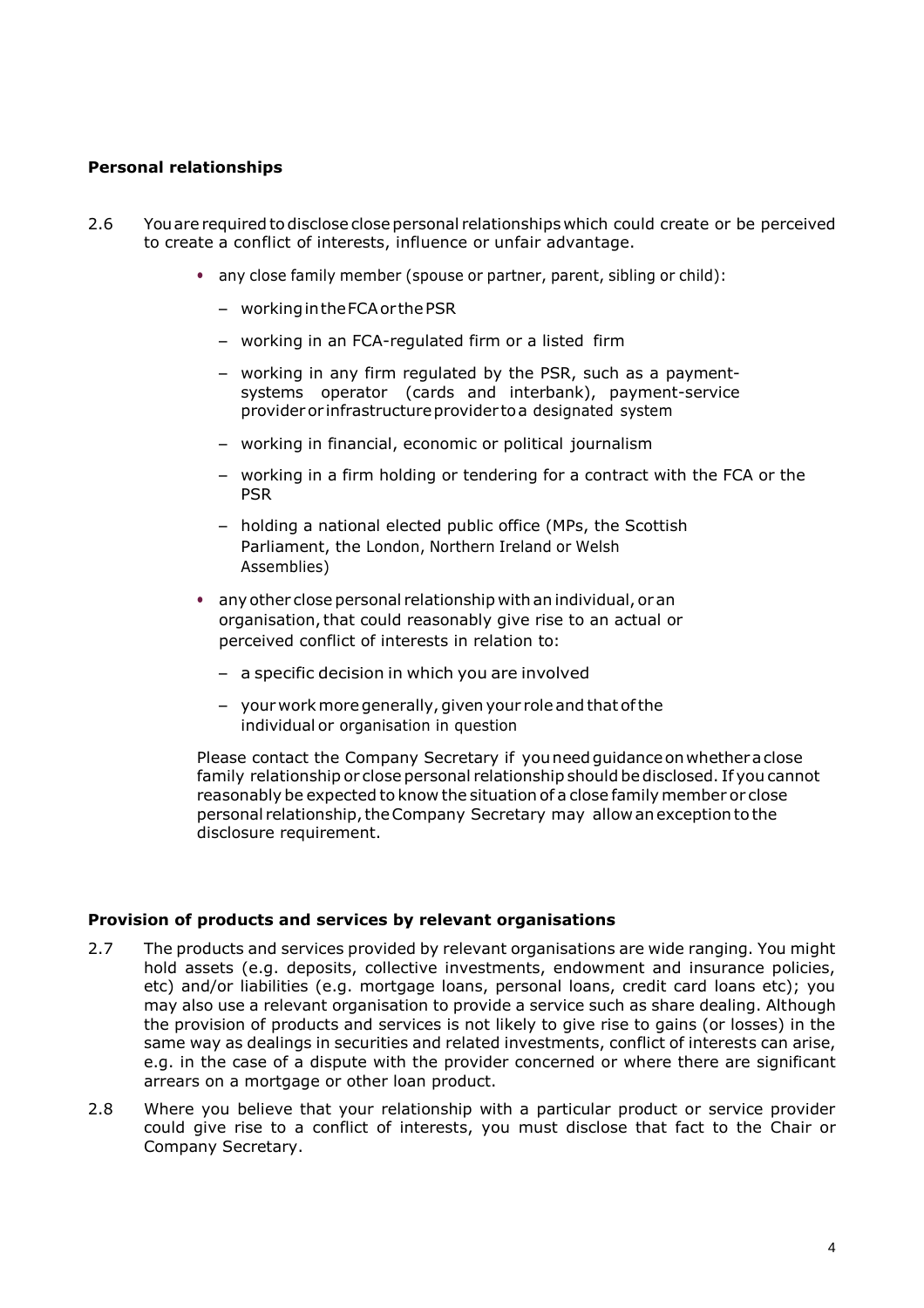### **Procedure for disclosure of interests**

- 2.9 When you are appointed as a NED (non-executive director) you must complete a disclosure of interests form with details of:
	- a) Personal relationships (as outlined in paragraph 2.6).
	- b) any post, other employment, or fiduciary positions that you hold, or have held in the past five years in connection with a relevant organisation or an organisation that presently, to your knowledge, has a contractual relationship with the FCA or PSR.
	- c) any other relationships that you have, including a professional, personal, financial or family relationship, held in connection with or capable of affecting a relevant organisation. This includes the names of organisations with which you hold:
		- o securities and/or related investments
		- o pension products
		- o investments with life assurance content
		- o mortgages
		- o endowment policies
		- o collective investment schemes
		- $\circ$  holdings in investment portfolios (including where full or partial discretion is given to the investment manager)
		- o interests in hedge funds and private equity funds
		- o savings with a single firm above the Financial Services Compensation Scheme's limit

For the purposes of disclosure under the policy, your relationship is with the firm managing your investment rather than with a particular fund

- d) the names of organisations with which you have entered into any ongoing formal loan arrangements under which you have borrowed a capital sum of £5,000 or more and which you expect to continue to exist for at least six months. You need not disclose the amount borrowed or its purpose, only the existence of the relationship. For the purposes of this policy, you do not need to disclose payday loans, credit cards, overdrafts, peer to peer lending or other similar arrangements.
- e) you are also required to make a disclosure in the circumstances described in para 2.7, e.g. if you are in dispute with a relevant organisation over the provision of products or services.
- f) any close family who hold positions or are employed by the FCA or PSR, a relevant organisation or a firm connected with FCA orPSR business, such as a supplier or professional adviser.
- g) you shall disclose details of the securities that any close family holds.
- 2.10 You must immediately notify the Company Secretary immediately of any changes to the information disclosed under 2.9.
- 2.11 The Company Secretary will keep a permanent record of all disclosures made under this section of the policy. That information will be kept confidential and will not be disclosed except where there is:
	- a) a requirement for disclosure for the purposes of managing potential or actual conflicts
	- b) a requirement for disclosure for the purposes of disciplinary proceedings
	- c) any legal or regulatory obligation to disclose the information
- 2.12 In addition to disclosures under 2.9 and 2.10 you should be alert to the possibility of conflict of interests arising when the business before the Board or a Committee or arising in other circumstances relates in some way to your financial or other interests. When you identify such a potential conflict of interests you should declare it to the Chair of the meeting and the Company Secretary, in advance where possible. You should take the advised steps to manage or avoid the conflict as a result of this.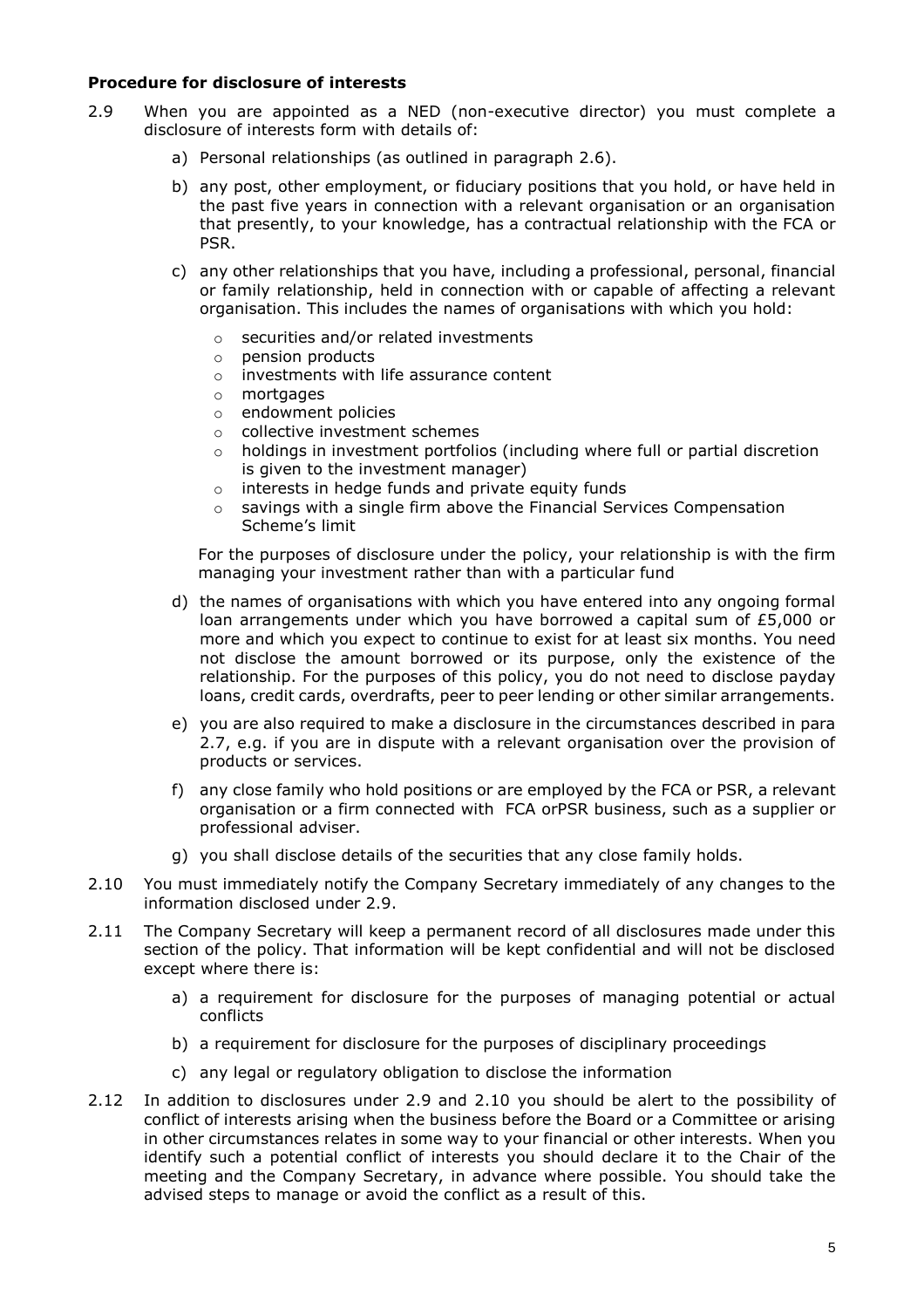2.13 A general disclosure of interests under the provisions of the policy is not a substitute for making specific disclosures when you are faced with a potential conflict of interests in a Board meeting, Committee meeting or otherwise.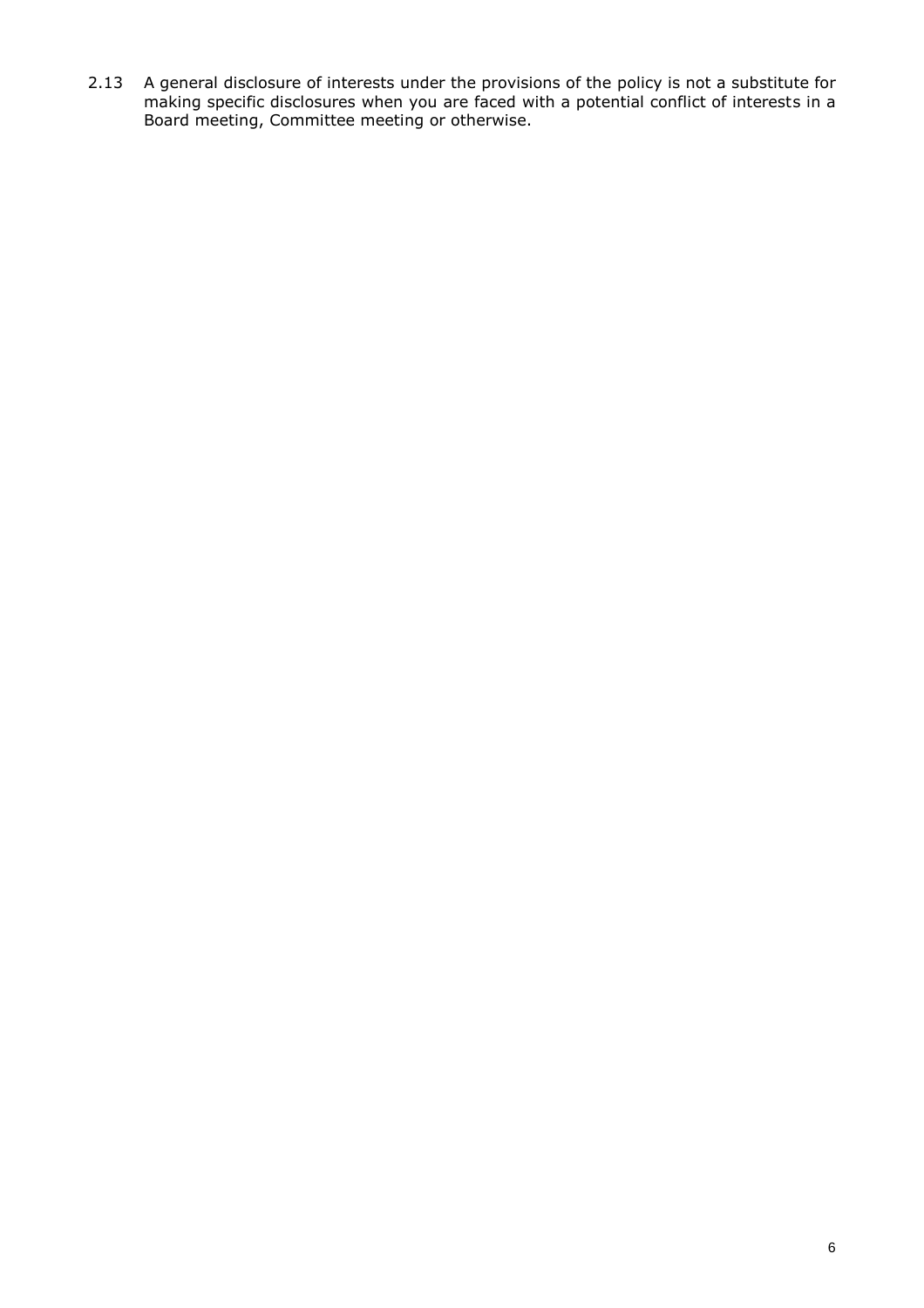## **Personal dealings in securities and related investments**

## **General principles**

- 2.14 It is essential, both in your interests and those of the FCA and PSR, that proper arrangements are in place that allow both the FCA and PSR and you to show that individual investment decisions have not been influenced by information made available to you, confidentially, in the course of our business. This section of the policy sets out the basic framework within which dealings in securities and related investments are managed.
- 2.15 You should also seek clearance in advance of carrying out any financial transaction in relation to relevant organisations not specified below, but which, in the nature and spirit of these rules, could reasonably be seen as sensitive.

## **Restrictions on dealings in securities and related investments**

- 2.16 As a NED you have certain restrictions on dealing:
	- a) Your contract for services as a NED sets out certain restrictions on your ability to own shares in financial services companies.
	- b) You shall not and any close family should be requested not to during your term of office, acquire any securities or related investments in an authorised firm.
	- c) Permission to buy securities or related investments in an authorised firm or a firm regulated by the PSR will not be granted due to the increased risk of exposure to sensitive information held by the FCA and the PSR.
	- d) You are not permitted to invest in securities or related investments in any relevant organisations on a short-term, speculative basis. This is for the protection of both you and the FCA and PSR, as such investments could more readily create perception of abuse of information than other investments. Permission will normally not be granted to sell any securities or related investments if the securities have been held for less than 6 months.
	- e) In exceptional circumstances, you may be given permission, to sell (but not buy) securities or related investments when you would normally be prohibited from doing so. An example would be a pressing financial commitment on your part that could not otherwise be satisfied. The decision on whether the circumstances fall into this category must be made both by your manager and, to ensure consistency, by the ethics officer.
	- a) A member of the FCA or PSR Board may acquire securities or related investments in an authorised firm or a firm regulated by the PSR of which he/she is a director where (a) such directorship has previously been approved in accordance with this policy and (b) the acquisition of such shares is a condition of holding such directorship.
	- b) A member of the FCA or PSR Board may acquire securities or related investments in an authorised firm or a firm regulated by the PSR in circumstances beyond their control – for example by way of gift or inheritance – but should disclose such acquisition to the Chair or Company Secretary without delay and obtain permission to hold such securities. If the size of the holding acquired in this way, or its nature, may give rise to a perception that the individual concerned may not be wholly independent, disinterested and impartial when acting as a member of the Board, you may require the member to dispose of the holding.
	- c) Taking out a contract for differences (CfD), which includes 'spread betting' in UK company securities (single equity/vanilla CfDs), UK indices/sectors or the UK equity market as a whole, is prohibited. However, you are able to invest in a fund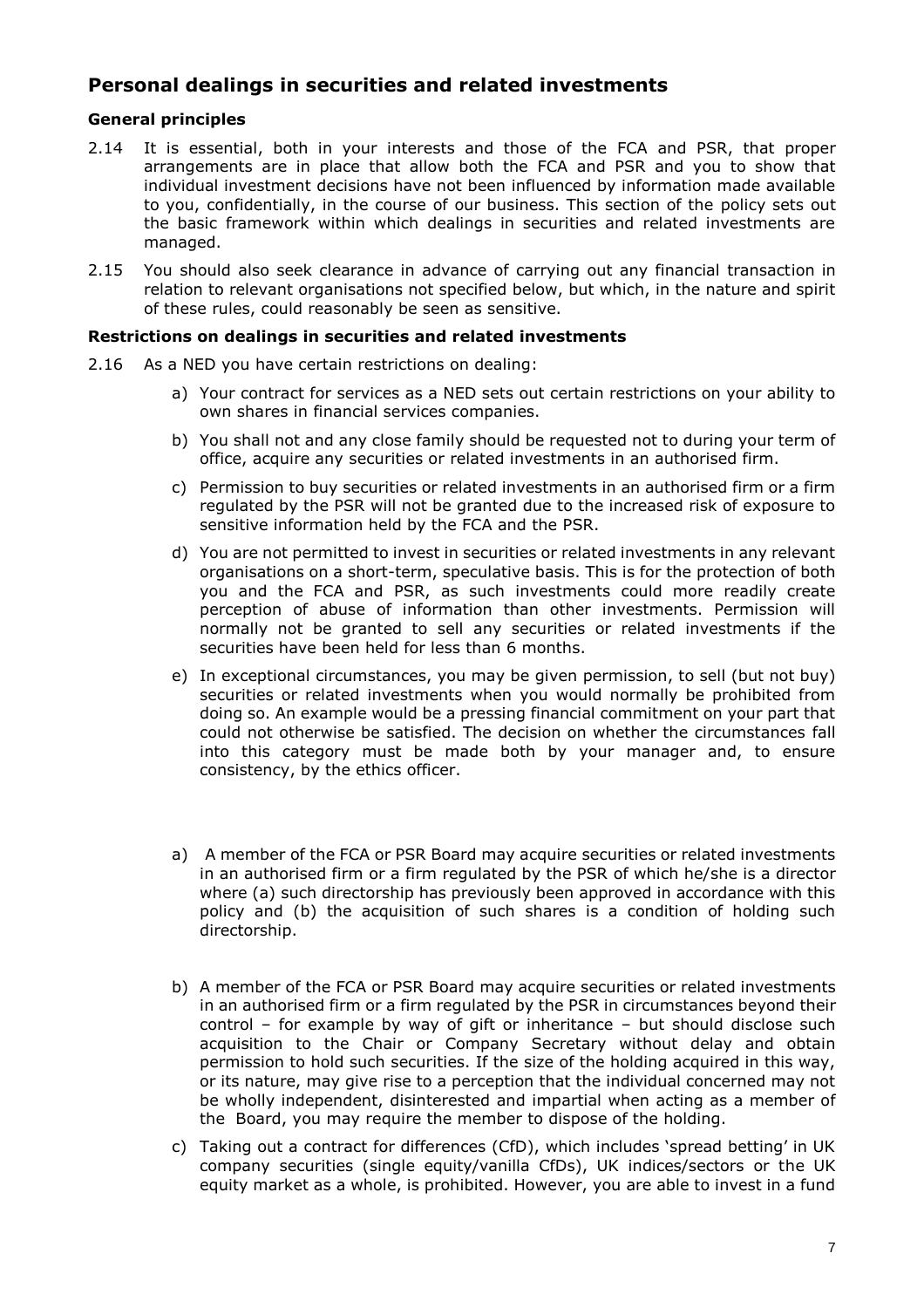of CfDs where full discretion is given to the fund manager. In addition to this you are also prohibited from engaging in wagering contracts and fixed odd bets on UK companies or equities including indices/sectors and the UK equity market as a whole.

Examples of what is acceptable include:

- sporting spread bets
- investing in a fund of CfDs

Examples of what is not acceptable include:

- a spread bet that the FTSE will go down
- placing a bet that equity  $X$  will go up in value

The above prohibition in relation to CfDs and wagering contracts/fixed odd bets reflects the fact they tend to have very short-term positions and a perception of an abuse of information could come about much more easily than with other investments.

## **Other dealings in securities and related investments**

- 2.17 You are required to self-certify any dealings in securities or related investments in any other company. This requires you to confirm in writing to the Company Secretary that you do not hold any 'inside' or 'confidential' information in relation to the issuer or security that you are dealing in. You should also declare, in good faith, that there is no other reason why it would be inappropriate for you to deal in the security in question.
- 2.18 You must self-certify as soon as possible after dealing but in any event within 48 hours. You cannot self-certify in advance.
- 2.19 Self-certification should be by email to the Company Secretary. The Company Secretary will arrange for the notification to be retained for information. You should set out the details of the transaction including whether it is a sale or purchase, of what (e.g. shares in X or bonds in Y) and whose name the transaction is in (yours or a close family member). The email should also contain a self-certification declaration in the following terms:

*'I confirm that I do not possess any unpublished price-sensitive, confidential or inside information about the company, securities or related investments that I am self-certifying in this email. There is no other reason why it would be inappropriate for me, as a Non-Executive Director of the FCA/PSR,, to deal in the way set out.'* 

- 2.20 You do not need to self-certify in relation to blind trusts (where you do not know what instruments your money is invested in), however, you must make advance disclosure of the existence of a blind trust as described in 2.9 above.
- 2.21 If you have investments in a portfolio where full discretion is given to the investment manager you should make advance disclosure of the existence of this as described in 2.9 above. No further declaration or self-certification is needed where you have confirmed in your disclosure that you do not give direction as to the strategy followed by the investment manager.
- 2.22 If you hold investments in a portfolio where only partial discretion is given to the fund manager or where you occasionally or regularly give instructions as to broad investment strategy to the investment manager you should make advance disclosure as described in 2.9 above. In addition to the initial disclosure in 2.9 of this policy, you should make a self-certification every time you give instruction on specific investments or broad investment strategy to your investment manager in line with this chapter, which for these purposes includes discussions on broad strategy where no specific instructions are given.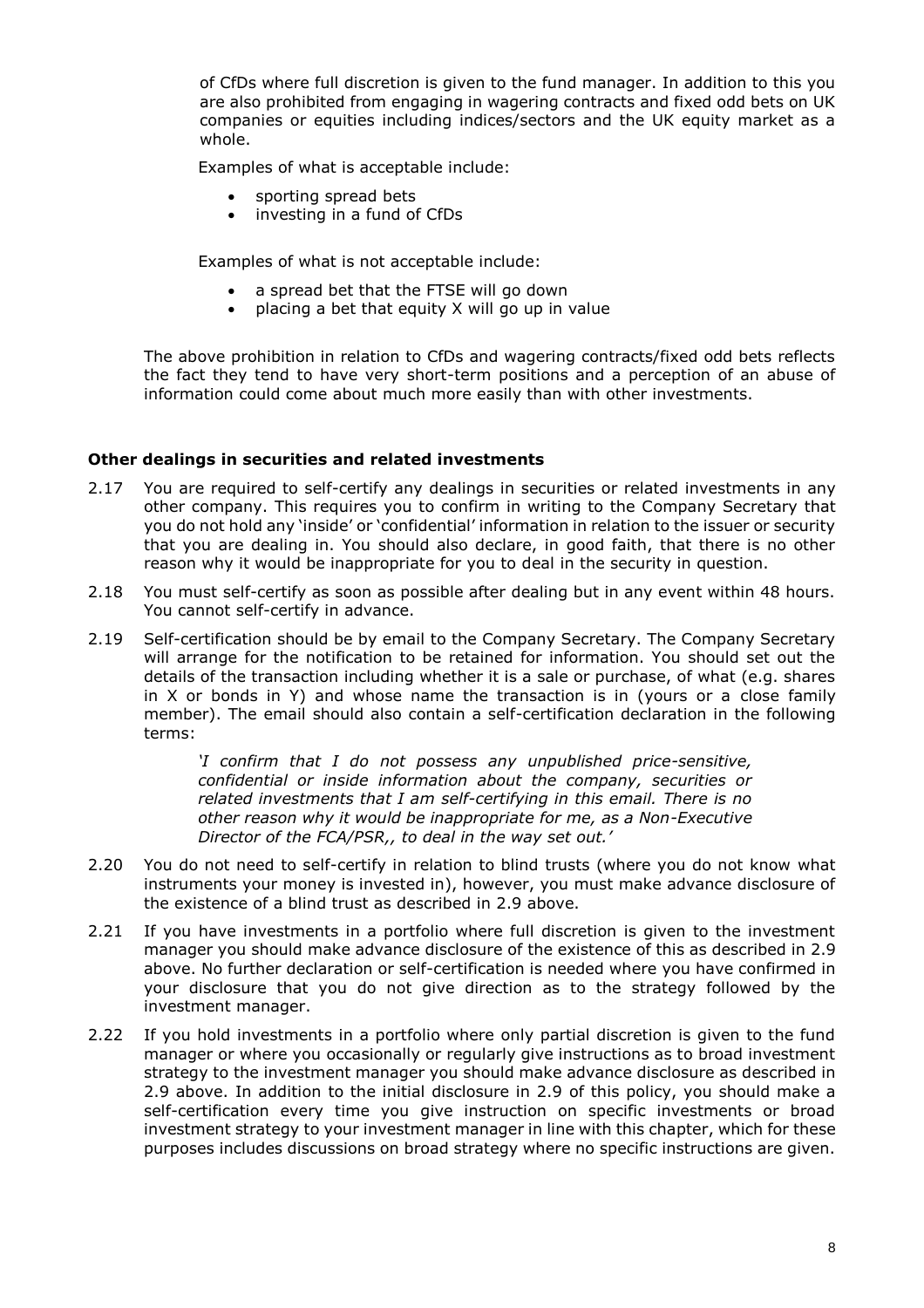# **3 Policy on the acceptance of gifts and hospitality**

## **General principles**

- 3.1 It is possible that as a NED you may be offered, and may need to give, gifts and hospitality during the course of your dealings with relevant organisations and professional advisers. It is important to know and network with the industries and stakeholders with which the FCA or PSR interact, so we encourage networking which contributes to improving our stakeholder relations.
- 3.2 However, the FCA and PSR need to operate in a way that is publicly defensible, so you must be cautious about accepting and giving gifts and hospitality that could give grounds for suggestions of undue influence. The policy includes guidance, but does not attempt to cover every situation and must be interpreted by applying common sense to the particular circumstances of each case.
- 3.3 The policy applies only to gifts and hospitality offered to, or given by, you in your position as a NED of the FCA or PSR. It does not apply to gifts or hospitality offered to, or given by, you on a personal basis that is unconnected with your role.
- 3.4 You must not seek or accept preferential rates or benefits in kind for private transactions carried out with companies with which you have, or may have, official dealings as a result of your NED position. (This does not apply to schemes negotiated for all employees e.g. discount schemes with local business.)

## **Policy**

3.5 The policy requires you to record, and in the required circumstances, record, declare and surrender any gifts you receive or give in the course of your work as a NED.

## **Policy when receiving gifts**

- 3.6 You should exercise caution when accepting a gift, although it is recognised that there are circumstances in which it would be impractical or potentially offensive to refuse. If gifts are received the following applies:
	- a) all gifts with a recommended retail price (RRP) of under  $E30$  may be retained by you but MUST be recorded by the Company Secretary unless they are of token value.
	- b) monetary gifts (including redeemable vouchers) MUST NOT be accepted. If a monetary gift is received, you may ask for it to be donated to a charity of your choice.
	- c) any gift received that has a RRP of £30 or more MUST be declared and surrendered to the Company Secretary, or their nominee, who will make suitable arrangements for its use such as for charitable purposes or for its disposal.
- 3.7 If you are asked to speak at an event in your capacity as a NED, you shall seek prior approval. It is not our policy to charge a fee for providing a speaker at a dinner or conference and it should be made clear that no payment is expected or required. The principles in paragraph 4.6 apply to all gifts received by a NED when giving a speech on behalf of the FCA or PSR. The principles in paragraphs 4.12 to 4.15 apply to hospitality received by a speaker.
- 3.8 Table 4.1 sets out the position with regard to recording, declaring and surrendering gifts.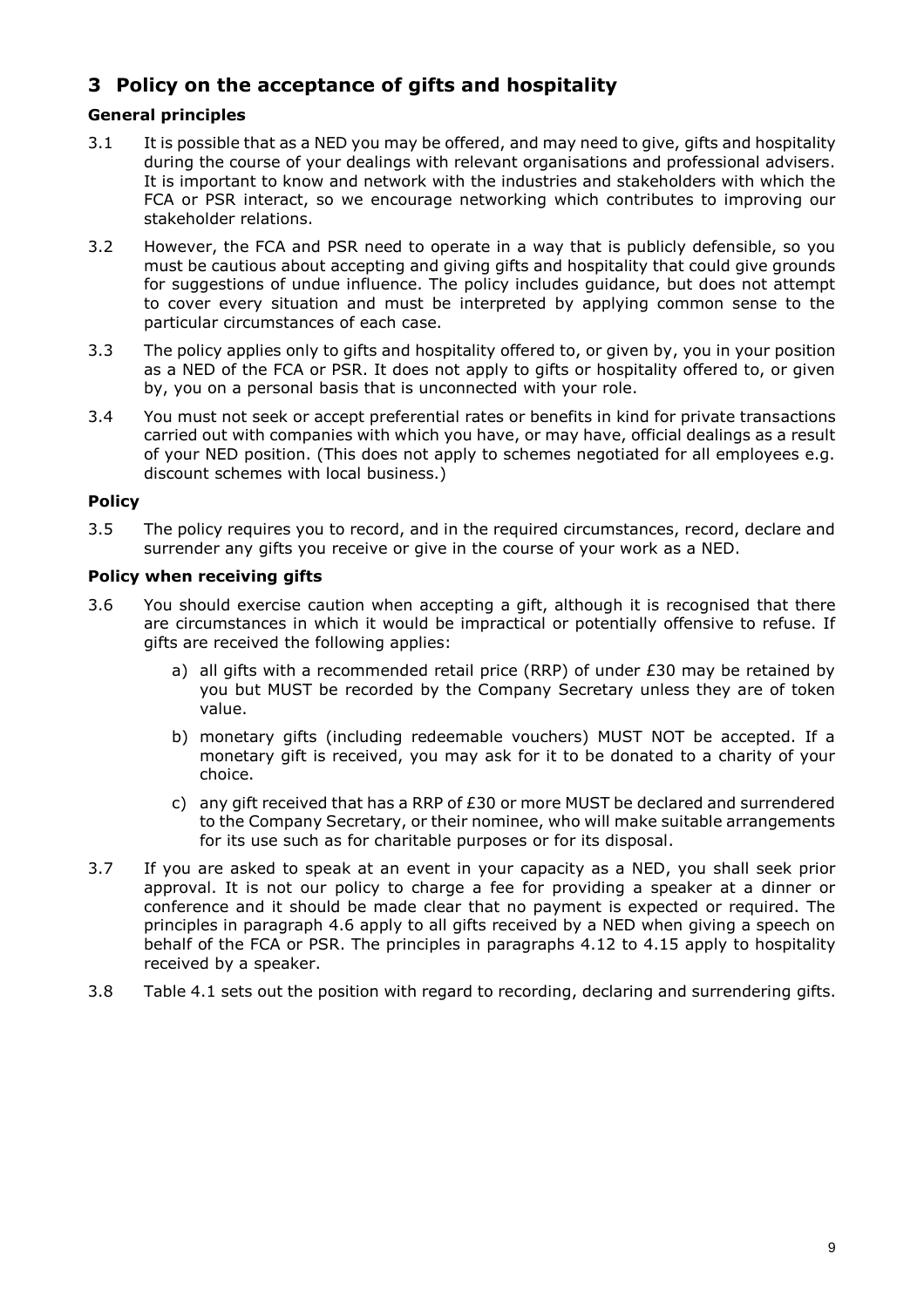## **Table 4.1**

| Value of gift                     | <b>Record</b> | Declare and surrender to the Company<br><b>Secretary</b>                                             |
|-----------------------------------|---------------|------------------------------------------------------------------------------------------------------|
| Token value                       | No.           | No                                                                                                   |
| Less than £30                     | Yes           | No.                                                                                                  |
| More than £30                     | Yes           | Yes                                                                                                  |
| Monetary gifts<br>(or equivalent) | Yes           | Yes<br>Must NOT be accepted but you may<br>suggest a donation to charity.                            |
|                                   |               | The offer and evidence of what was<br>done with the monetary offer MUST be<br>recorded and declared. |

## **Prizes**

- 3.9 There may be occasions when you enter, or are entered into, competitions at events you attend in your role as a NED. In some circumstances, if a prize is won, these may be indistinguishable from gifts and could be perceived as potential bribes. Accordingly, the policy when receiving gifts set out above will apply.
- 3.10 In general, if you win a prize, and this is related to your position, the prize must be recorded with the Company Secretary, unless it is of a token value. Those with a value of £30 or more must be surrendered if they are awarded by the organiser of the event, a supplier or prospective supplier to the FCA or PSR or by a regulated firm and if entry to the draw or competition is an automatic result of attendance at the event. If prizes are awarded in other circumstances, the Company Secretary should be consulted for a decision on whether it would be appropriate for you to retain the prize. This will be a matter of judgement depending on the individual circumstances in each case, but relevant factors are likely to include the identity of the donor and whether there was any element of skill involved in winning the prize.

### **Policy when receiving hospitality**

- 3.11 Interaction with regulated firms, professional advisers and other interested parties, including suppliers or potential suppliers, is an important part of the our work. Hospitality may be offered by them as part of that interaction and would therefore be acceptable. It is important, however, that we can defend itself against any possible suggestions of undue influence and can reply to any requests under the Freedom of Information Act.
- 3.12 Table 4.2 provides guidance of what is permissible and whether or not it is recordable but does not attempt to cover every situation and must be interpreted by applying common sense to the particular circumstances of each case.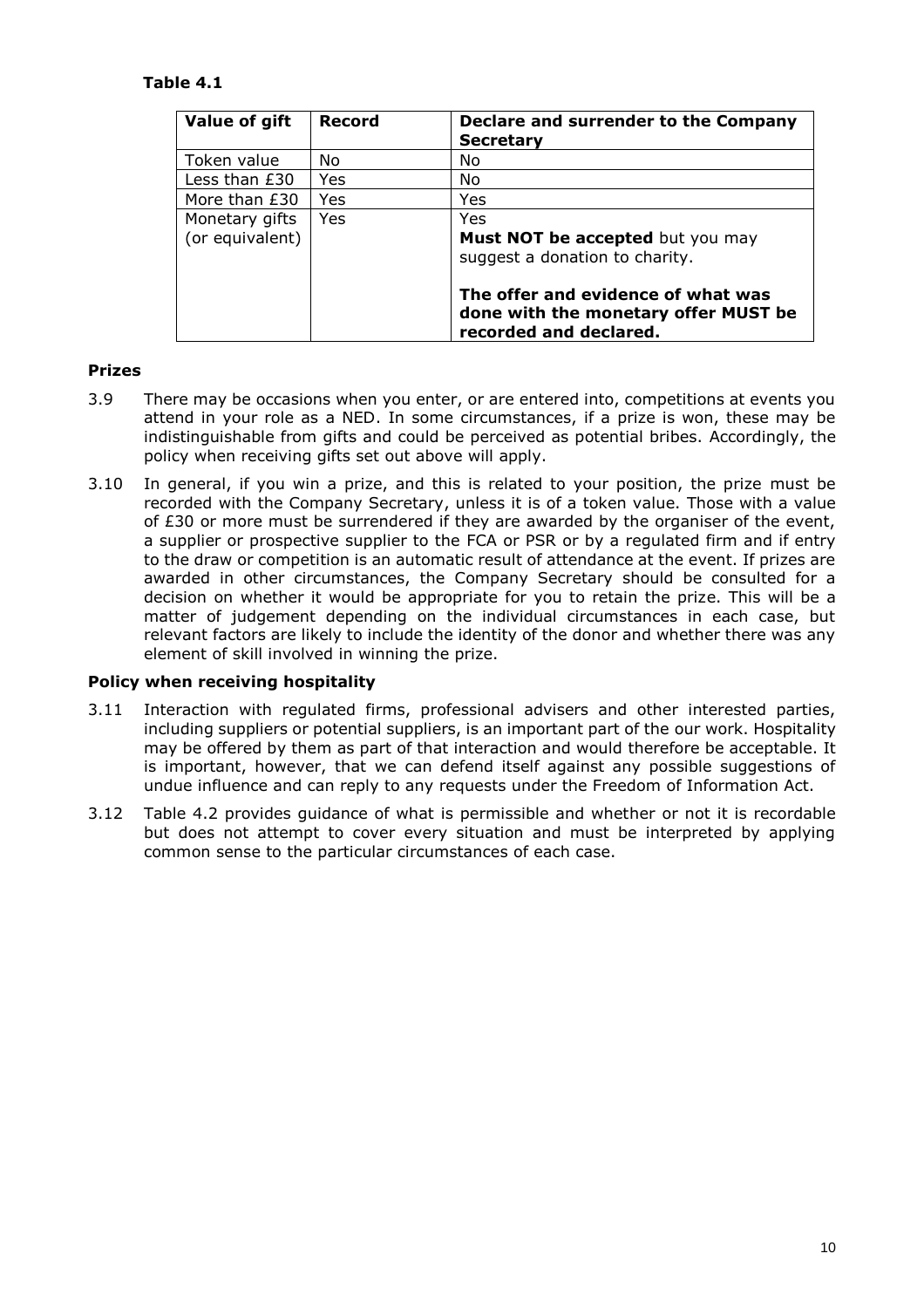**Table 4.2**

| Type of<br>hospitality                                      | <b>Venue</b>                                                 | <b>Permissible</b><br>(assuming not<br>exclusive or<br>expensive) | <b>Record to</b><br>include details<br>of the<br>hospitality<br>received and the<br>organisation<br>giving it |
|-------------------------------------------------------------|--------------------------------------------------------------|-------------------------------------------------------------------|---------------------------------------------------------------------------------------------------------------|
| Working breakfast<br>or lunch                               | FCA/PSR's<br>premises or any<br>third party's office         | Yes                                                               | No.                                                                                                           |
| Working breakfast<br>or lunch                               | Restaurant or<br>other venue away<br>from office<br>premises | Yes                                                               | Yes                                                                                                           |
| Drinks reception<br>or similar<br>networking<br>opportunity | Any venue either<br>at or away from<br>office premises       | Yes                                                               | Yes                                                                                                           |
| An evening meal                                             | Any venue either<br>at or away from<br>office premises       | Yes                                                               | Yes                                                                                                           |

- 3.13 Accepting exclusive or expensive hospitality could easily be misinterpreted by the press or others. It is therefore not usually appropriate to accept such an invitation except, perhaps, where it would increase your effectiveness in discharging your role or otherwise significantly further the FCA's or PSR's interests. There is no comprehensive definition of what constitutes exclusive or expensive hospitality, but it would include invitations to major sporting or cultural events, particularly if only a small number of people have been invited to attend. The Company Secretary may authorise acceptance of hospitality not covered in Table 4.2 and which could be regarded as exclusive or expensive if, in their judgement and having considered all the relevant factors, they consider it appropriate.
- 3.14 It will be for you to assess whether you are meeting someone in a personal capacity or not. You do not need to declare any personal invitations.
- 3.15 When making overseas visits you may be offered hospitality that in normal circumstances would be viewed as exclusive or expensive (see 4.14 above). However, it may be appropriate to accept hospitality from the host that would need to be approved retrospectively by the Company Secretary who will keep a record. Local customs may also favour the giving and/or receiving of gifts. If this situation is likely to arise you should take appropriate advice, agree in advance what would be acceptable with the Company Secretary who will keep a record.
- 3.16 If it has been agreed that you can accept an invitation to give a speech then it is acceptable for a third party to meet some or all of the travel and/or accommodation costs. This applies whether or not you would normally be attending the event as a delegate anyway. The position in respect of food is detailed in Table 4.2 above.
- 3.17 You should declare all hospitality received by email with information on when the hospitality was received, the nature of the hospitality, who provided it and the estimated cost to the Company Secretary.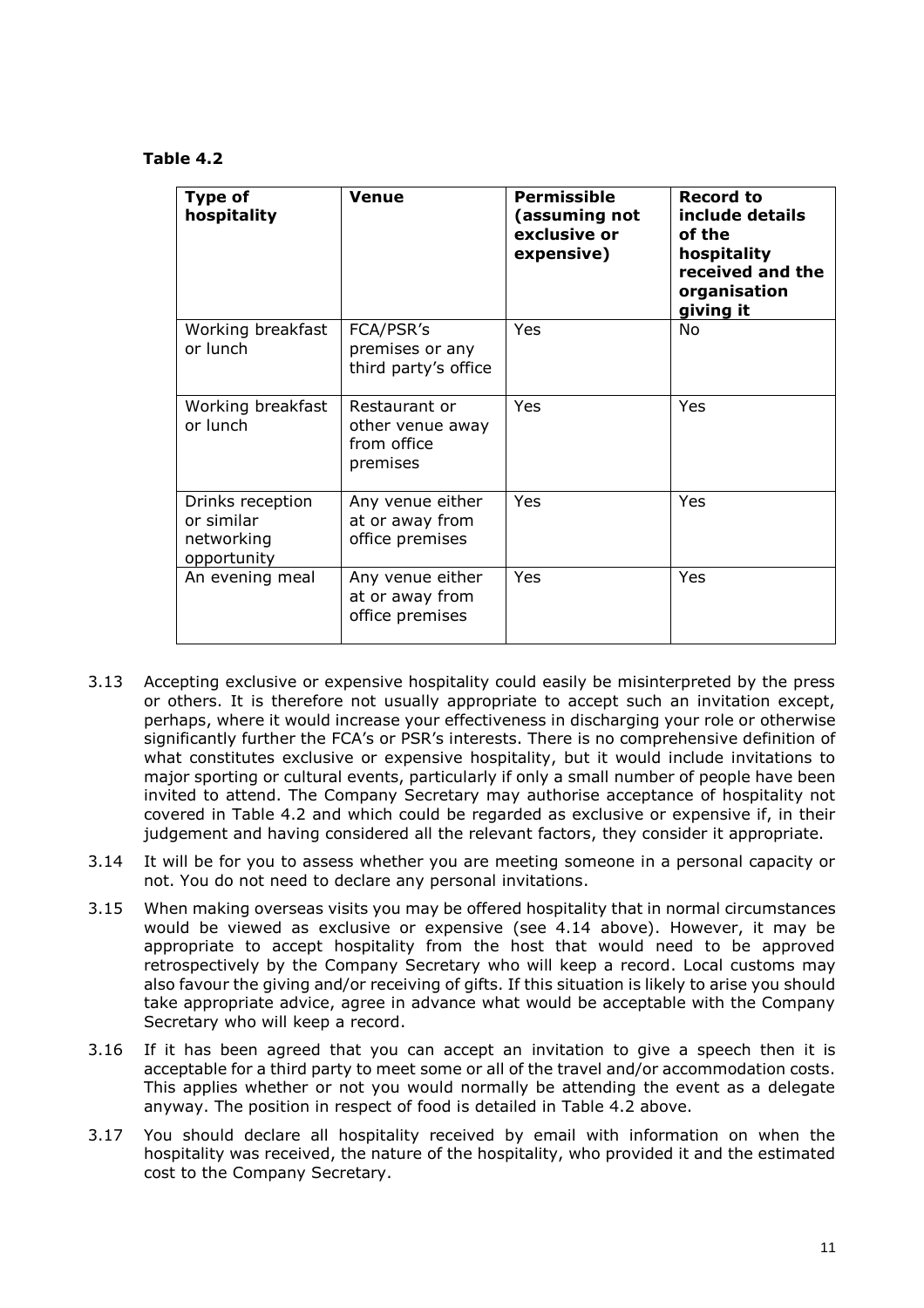## **Policy when giving gifts and hospitality**

- 3.18 You should exercise caution when giving gifts (except 'token' gifts) and hospitality to third parties. However, if it is required, the following principles should be applied:
	- a) the giving of gifts and hospitality must be pre-authorised by the Chair or the Company Secretary and must be recorded by the Company Secretary
	- b) in determining whether the giving of a gift is appropriate, consideration should be given to the recipient, the value of the gift and the reason for it
	- c) hospitality given should be within the boundaries of our travel and expenses policy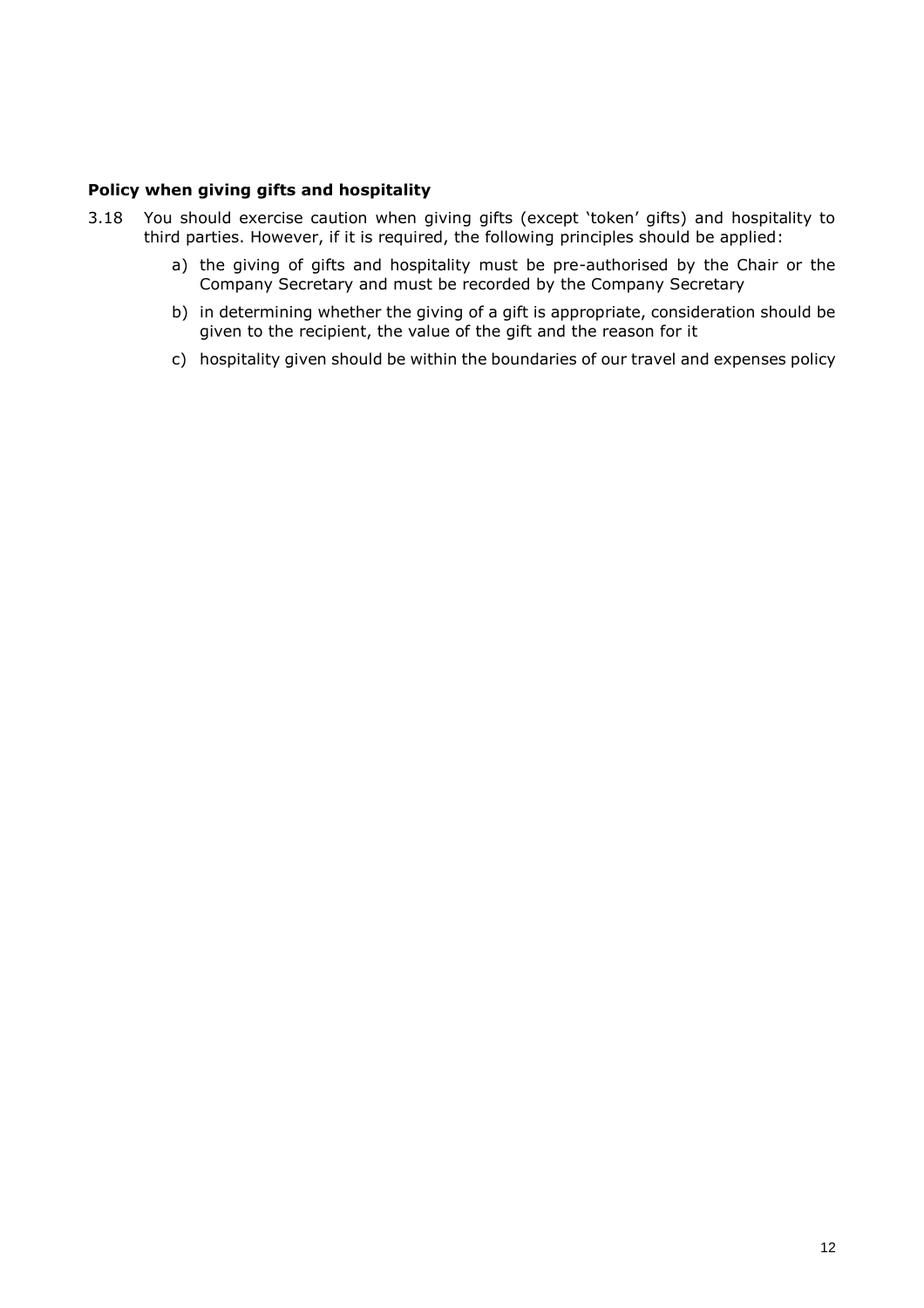## **ANNEX 1 Definitions**

In this policy the words and expressions set out below have the following meanings:

**Close family:** Any close family members (ie, spouse/partner, parents, siblings, children).

**Dealing:** Includes purchases, sales, subscriptions, acceptance of takeover or other offers and all other acquisitions or disposals of securities and related investments, or any rights or interests in securities and related investments. Entering into any contract to secure a profit or avoid a loss by reference to fluctuations in securities' price; the acquisition, disposal, or exercise of any option or other right or obligation to acquire or dispose of securities or, in all cases, an irrevocable instruction to do so. Off-market dealings and transfers of securities as gifts are all examples of dealing.<sup>1</sup>

**Hospitality:** Invitations to attend an event (including sporting and cultural events), meal or other similar occasion with someone who works for or represents a relevant organisation, a professional adviser of a relevant organisation or an actual or potential supplier of the FCA/PSR where you can reasonably be perceived to be representing the FCA/PSR.

**Relevant organisations:** Those companies, or any company within the same group of companies, either seeking to be or currently listed, or otherwise publicly traded in the UK and/or quoted and/or regulated in the UK as appropriate. This includes those subject to supervision, monitoring and/or enforcement work. Where a company is listed or otherwise publicly traded in more than one country, and one of those countries is the UK, regardless of which country the dealing takes place in, the company is still considered a relevant organisation and the provisions of this policy apply. It also includes companies regulated by PSR including those companies subject to directions, monitoring or enforcement work or any firm subject to an investigation under the Competition Act 1998. For the avoidance of doubt, hedge funds and private equity funds are relevant organisations. For the purposes of sections 2 and 4, relevant organisations will also include partnerships and unincorporated associations.

Where a company is listed or otherwise publicly traded in more than 1 country, and 1 of those countries is the UK, the company is still considered a relevant organisation. Relevant organisations also include payment-systems operators (cards and interbank), payment-service providers, infrastructure providers and businesses that rely on these systems.

**Securities and related investments:** Includes shares (as well as individual company shares held in single company PEPS, ISAs or other wrappers), bonds, debentures and any other financial investments, including debt instruments, futures, options, and other financial derivatives.<sup>2</sup>

Dealing permission is not required for the following investments but the relevant interests must still be declared as set out in section 2:

i) collective investment schemes (such as unit trusts, OEICS and exchange traded funds), including any held in a general PEP, ISA or other wrapper

ii) life insurance products, including pensions

l

 $1$  The transfer of shares as a gift to a spouse, civil partner or minor child does not constitute dealing.

 $2$  If you are in doubt about whether a financial or investment product is covered by the policy, please consult the company secretary.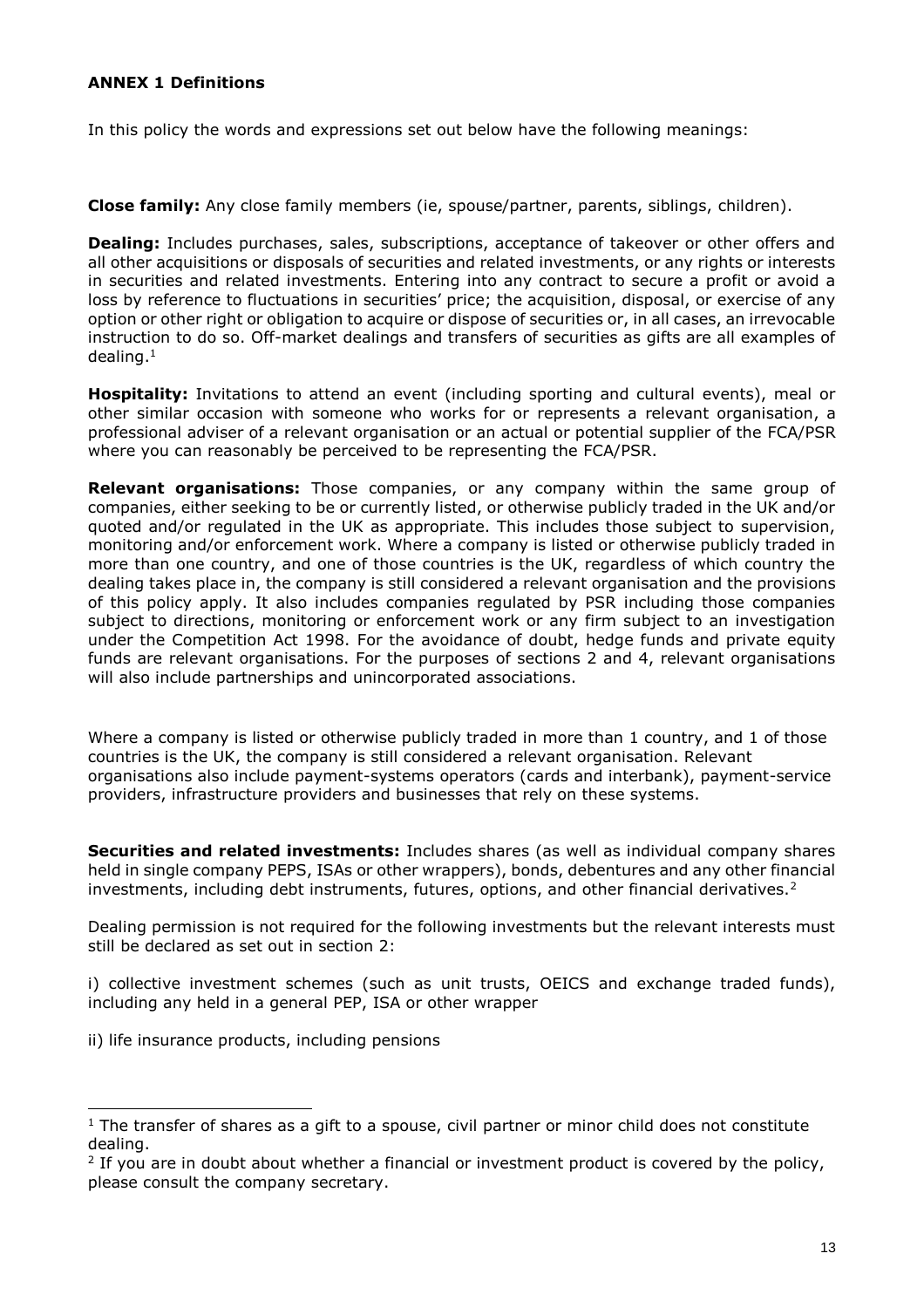## **Annex 2 – Legislation**

#### **Market abuse and insider dealing – an outline**

The market abuse regime was introduced in December 2001, and has since been updated to take account of EU legislation, the Market Abuse Regulation (Regulation No. 596/2014), which began to apply on 3 July 2016. The main provisions of the regime are set out in the Market Abuse Regulation itself, alongside its implementing legislation. The Financial Services and Markets Act 2000 (FSMA) has been amended to accommodate the new regime, for example to give the FCA the requisite powers to supervise and enforce the Regulation. The FCA has also set out guidance in the FCA Handbook on the new market abuse regime.

Certain of the types of market abuse defined in the Market Abuse Regulation involve the misuse of information where that information is relevant and not generally available. One factor to be considered when assessing whether behaviour amounts to market abuse is whether the person concerned has acted in accordance with the standards expected of them given their position in relation to the market. FCA staff are expected to observe the highest standards in relation to their personal dealings. The market abuse regime is a civil regime and, in cases where market abuse has occurred, the FCA can impose a financial penalty, as well as taking other action such as seeking an injunction to freeze a person's assets, or making a public statement.

Below is a link to MAR 1 in the FCA Handbook, which includes some interpretative guidance on these offences:

#### <https://www.handbook.fca.org.uk/handbook/MAR/1/1.html>

The UK also has a criminal insider dealing regime, which is set out in the Criminal Justice Act 1993 (the CJA). This makes it a criminal offence for an individual who has information as an insider to either deal in securities on a regulated market, to encourage another person to deal on a regulated market, or to disclose inside information. Regulated markets include, for example, all major European stock exchanges such as, but not limited to, the London Stock Exchange and NYSE Euronext. When trading through a professional intermediary, the CJA extends to transactions on markets other than regulated markets. The FCA may decide, in concluding investigations into a potential misuse of information or an insider dealing case, that the behaviour is sufficiently serious to justify a criminal prosecution. An offence under the CJA is punishable by up to seven years imprisonment or a fine, or both.

Part 7 of the Financial Services Act 2012 also contains other criminal offences, such as the offences of making misleading statements and misleading impressions. These are punishable by up to seven years imprisonment or a fine.